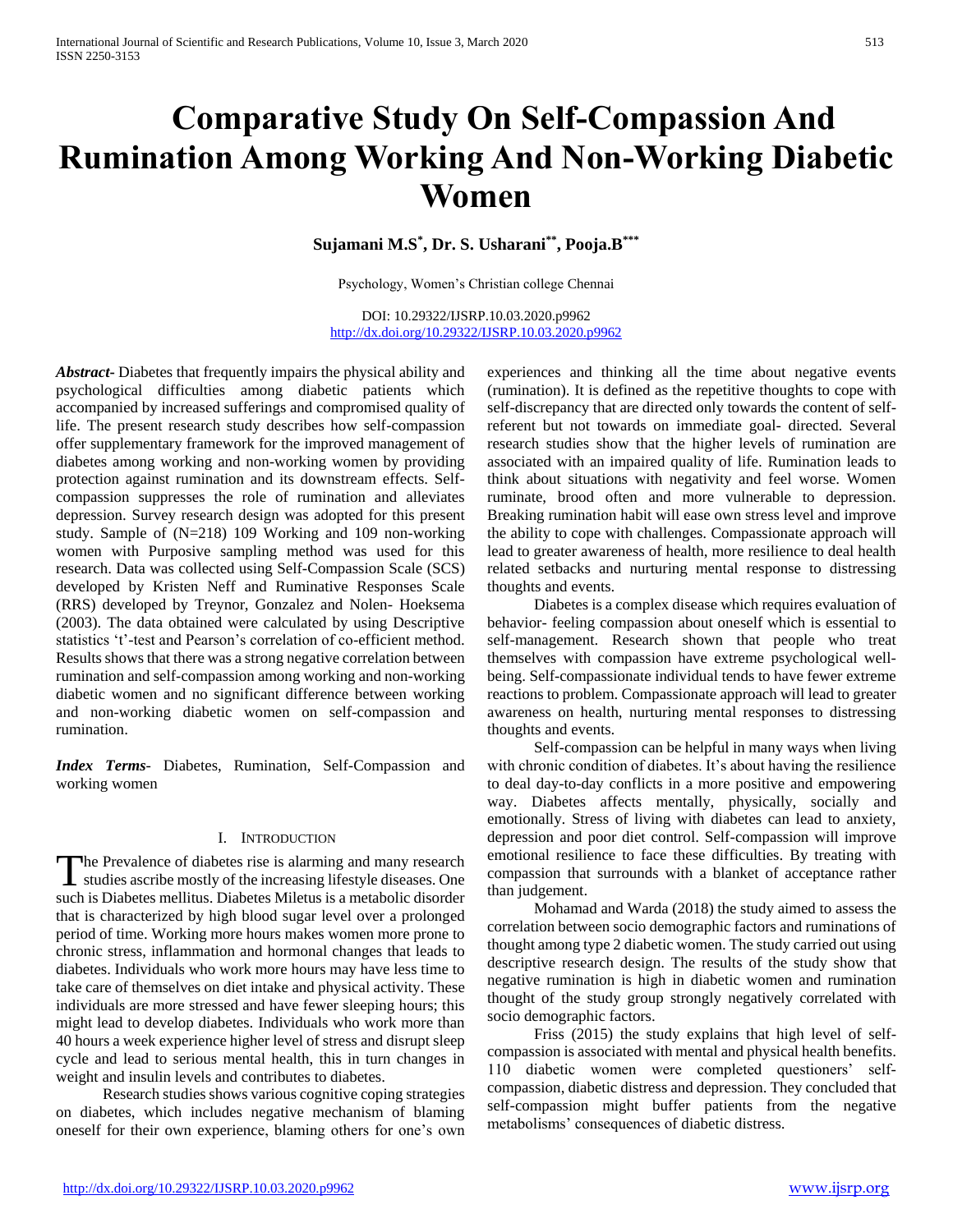Many clinical studies were done related to diabetics among women. The present study was a modest attempt to fill up the research lacuna to some extent. There was a gap in analysis of the relationship between self-compassion and rumination. So, the present study carried to overcome the limitations of the past studies while also incorporating suggestions given by past studies, wherever feasible.

Aim

### II. RESEARCH ELABORATIONS

- To find the relationship between Rumination and Self-Compassion among working and nonworking diabetic women.
- To find the difference between Rumination and Self-Compassion among working and nonworking diabetic women.
- **Objective**
- To find out the relationship between Rumination and Self-Compassion among diabetic women.
- To find out the difference between working and non-working diabetic women on Rumination.
- To find out the difference between working and non-working diabetic women on Self Compassion.

### Hypotheses

- There is no significant relationship between Rumination and Self-Compassion among diabetic women.
- There is no significant difference between working and non-working diabetic women on Rumination.
- There is no significant difference between working and non-working diabetic women on Self Compassion.

 Survey research design was adopted for the study. The sample for the present study was 218(109 working and 109 nonworking) diabetic women. The sample includes diabetic women of age between 35-45. Purposive sampling method was used. Rumination Scale- short developed by Treynot et al., (2003) it consists of 22 items with4-pointLikert's scale and Self-Compassion scale developed by Dr. Kristen Neff. (2003) consists of 12 items with 5-point scale. All participants were given a brief detail about the research and its purpose. They signed the concert form and then completed questioners. Then the collected data analyzed using Pearson's correlation method and student t test. The statistical analysis was done with the help SPSS version 16.

### III. RESULTS

Table I shows the correlation between Rumination and Self compassion among diabetic women.

## **Variables Rumination**

 $Self-compassion$ \*\* Correlation is significant at 0.01 level.

The result of Pearson's correlation shows that there is a strong negative correlation between rumination and self-compassion among diabetic women. The calculated 'r' value is greater than that of the table value at .01 level of significance. Thus, the null hypothesis is rejected.

Table II shows the difference between Rumination and selfcompassion between working and non-working diabetic women.

| <b>Variables</b>  | <b>Sample</b> | <b>Mean</b> | <b>SD</b> | Т         |
|-------------------|---------------|-------------|-----------|-----------|
|                   |               |             |           |           |
|                   | Working       | 68.54       | 6.72      |           |
| <b>Rumination</b> | diabetic      |             |           | 0.49      |
|                   | women         |             |           | <b>NS</b> |
|                   | Nonworking    | 67.90       | 6.85      |           |
|                   | diabetic      |             |           |           |
|                   | women         |             |           |           |
|                   | Working       | 20.27       | 5.81      |           |
| Self-             | diabetic      |             |           | 0.40      |
| compassion        | women         |             |           | <b>NS</b> |
|                   | Nonworking    | 20.94       | 6.03      |           |
|                   | diabetic      |             |           |           |
|                   | women         |             |           |           |

### NS- not significant

The t-test result shows that there is no significant difference between diabetic women on self-compassion and rumination. Thus, the null hypothesis is accepted.

### IV. CONCLUSION

 Past empirical research study examined the link between self-compassion and rumination. Results of this study showed negative correlation between Rumination and Perceived Self compassion among diabetic women. Rumination is common among working and non-working diabetic women. New studies should be conducted in order to enhance the quality of diabetic women. Further it should be specifying how these self-compassion techniques can be implemented in treating rumination among diabetic women. Research study can be done on different variables and population with large sample. Early managements of ruminative thoughts to avoid negative thoughts, stress, depression and psychosocial problems. Effective Psycho education, workshop on diabetes and the complications of the disease should be periodically conducted on both urban and rural areas. Early detection of psychosocial problems and referral should be done. Furthermore, future research work should focus on measuring clinician's role in promoting diabetes-specific self-compassion in the context of establishing towards treatment goals.

### **REFERENCES**

- [1] Davies NJ," Learning self- Compassion", (2012) http://WWW.Diabetesselfmanagement.com/managing diabetes/emotionalhealth/learning-self-compassion.
- [2] Entsarkame, "Relationship between Socio Demographic Data, Ruminative Thoughts and Quality of life among patients on Type II Diabetes Miletus". IOSR Journal of Nursing and Health Science e-ISSN:24320-1959. P-ISSSN:2320-1940 Volume 7, Issue 2 Ver. III (Mar-Apr 2018) PP 12-21.
- Friis, "Does kindness matter? Self-compassion buffers the negative impact of diabetes‐distress on HbA1" in Research: Educational and Psychological